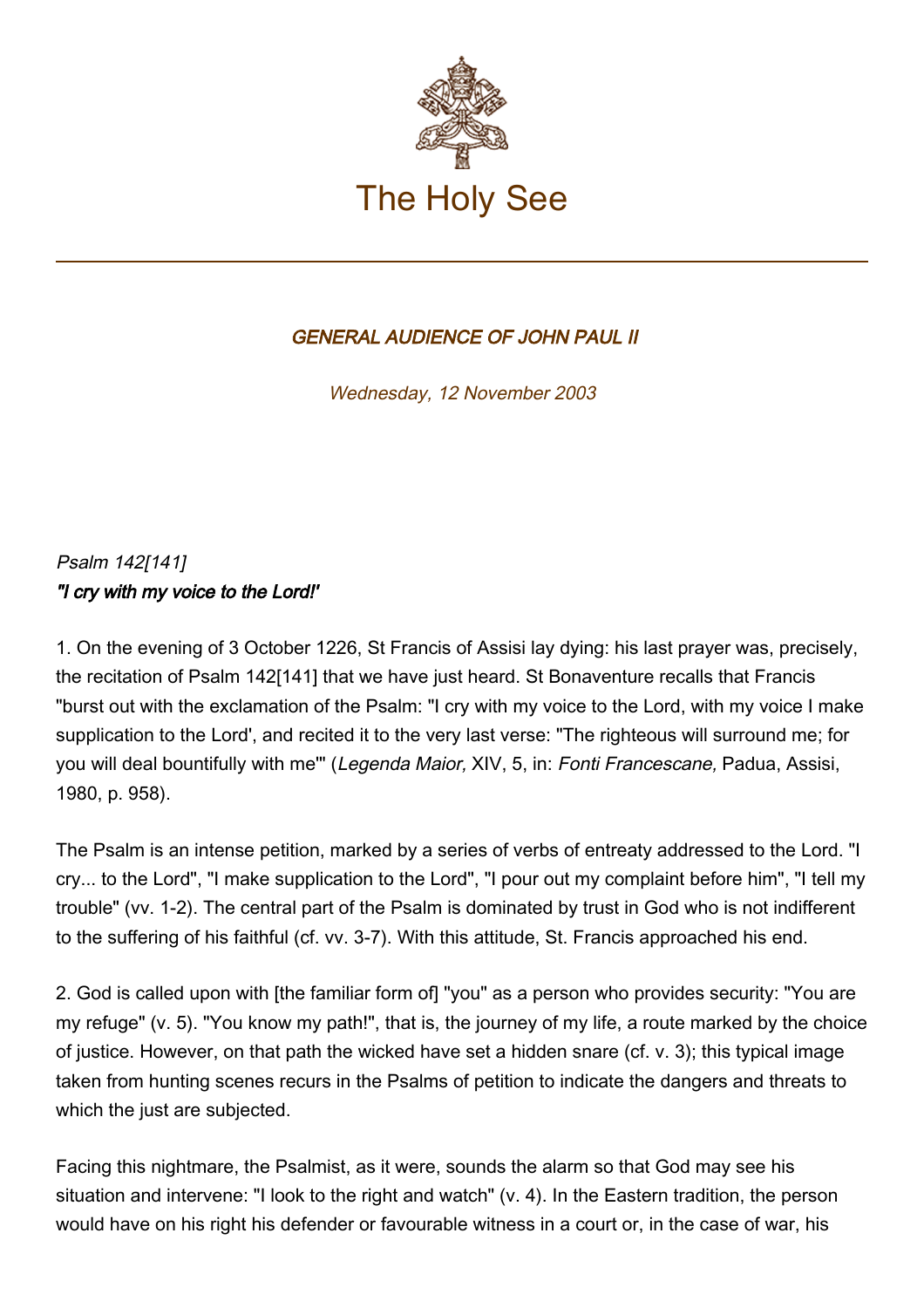bodyguard. Hence, the believer feels lonely and abandoned: "there is none who takes notice of me"; and he makes an anguished observation: "no refuge remains to me, no man cares for me"  $(v. 4)$ .

3. A cry then immediately reveals the hope that dwells in the heart of the person of prayer. Henceforth, his only protection, his only effective closeness, is to be found in God: "You are my refuge, my portion in the land of the living" (v. 5). The "portion" or "destiny" in biblical language is the gift of the promised land, a sign of God's love for his people. The Lord now remains the last and only foundation to depend on, the only possibility of life, the supreme hope.

The Psalmist calls upon him insistently, because he has been "brought very low" (v. 6). He entreats the Lord to intervene to break the chains of his prison of solitude and hostility (cf. v. 7) and to bring him out of the abyss of trial.

4. As in other Psalms of petition, the final prospect is the thanksgiving that will be offered to God when he has anwered the prayer: "Bring me out of prison, that I may give thanks to your name!" (*ibid.*). When he has been saved, the faithful one will thank the Lord in the midst of the liturgical assembly (cf. ibid.). The righteous will surround him and will see the salvation of their brother as a gift that is also offered to them.

This atmosphere must also pervade Christian celebrations. The suffering of the individual must echo in the hearts of all; likewise, the joy of each one must be vibrant in the whole of the praying community. "Behold, how good and pleasant it is when brothers dwell in unity" (Ps 133[132]: 1), and the Lord Jesus said: "Where two or three are gathered in my name there am I in the midst of them" (Mt 18: 20).

5. Christian tradition has applied Psalm 142[141] to the persecuted and suffering Christ. In this perspective, the luminous goal of the Psalm's plea is transfigured into a paschal sign on the basis of the glorious outcome of the life of Christ and of our destiny of resurrection with him. This is also what St Hilary of Poitiers, a famous fourth-century Doctor of the Church, says in his Treatise on the Psalms.

He comments on the Latin translation of the last verse of the Psalm, which speaks of a reward for the person of prayer and the expectation of being with the just: "Me expectant justi, donec retribuas mihi". St Hilary explains that "the Apostle teaches us what reward the Father gave to Christ: "God has highly exalted him and bestowed on him the name which is above every name, that at the name of Jesus every knee should bend, in heaven and on earth and under the earth, and every tongue confess that Jesus Christ is Lord, to the glory of God the Father' (Phil 2: 9-11). This is the reward: to the body that has ascended is given the everlasting glory of the Father".

"Then the same Apostle teaches us what the expectation of the just consists in, saying: "Our